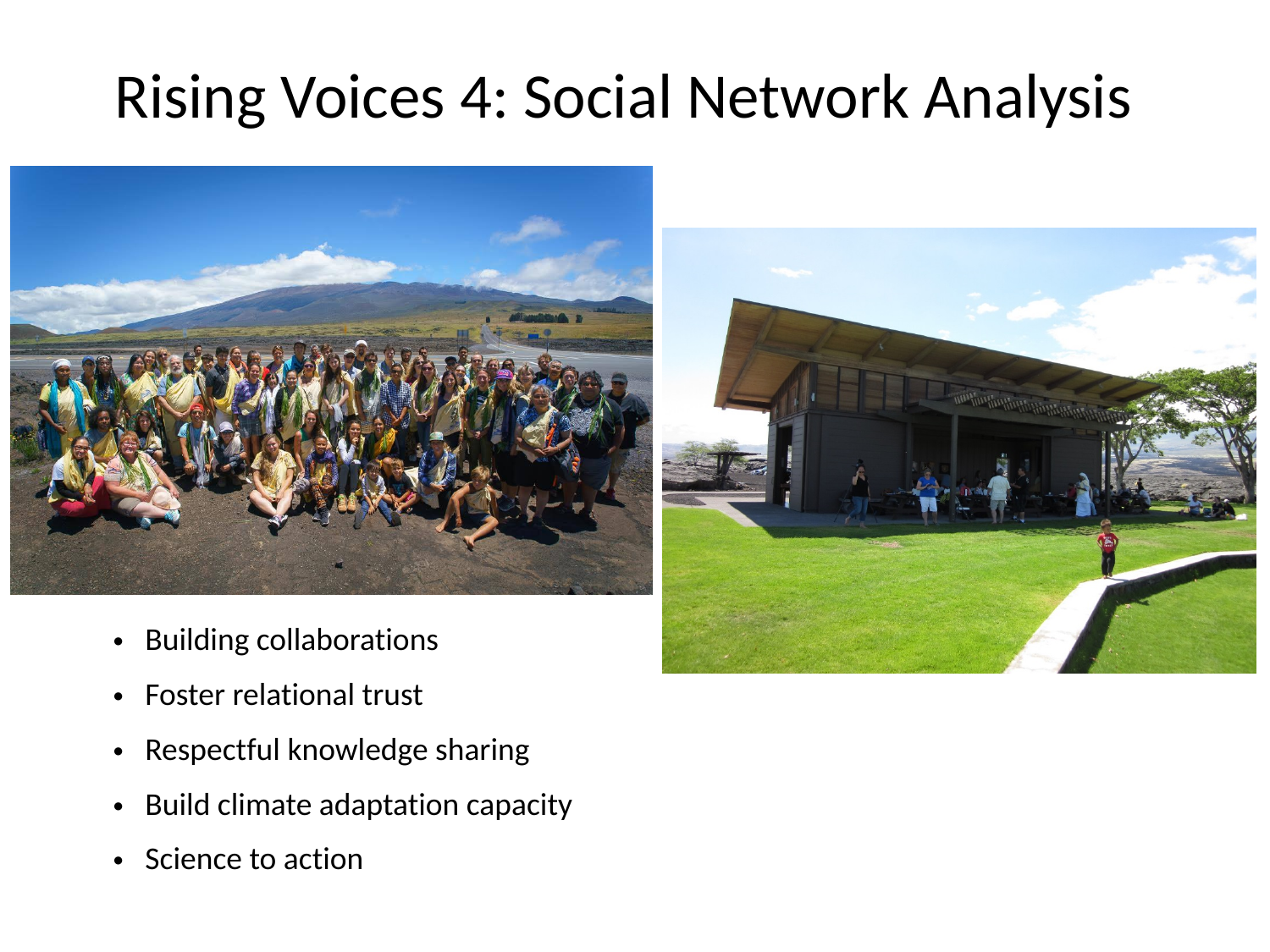# Rising Voices 4: How Long We've Known Each Other

- 35% of all possible pairs of people report knowing each other
- 23% > 1 year
- $9\%$  > 3 years
- $\cdot$  4% > 5 years
- Relational growth in past 1-5 years

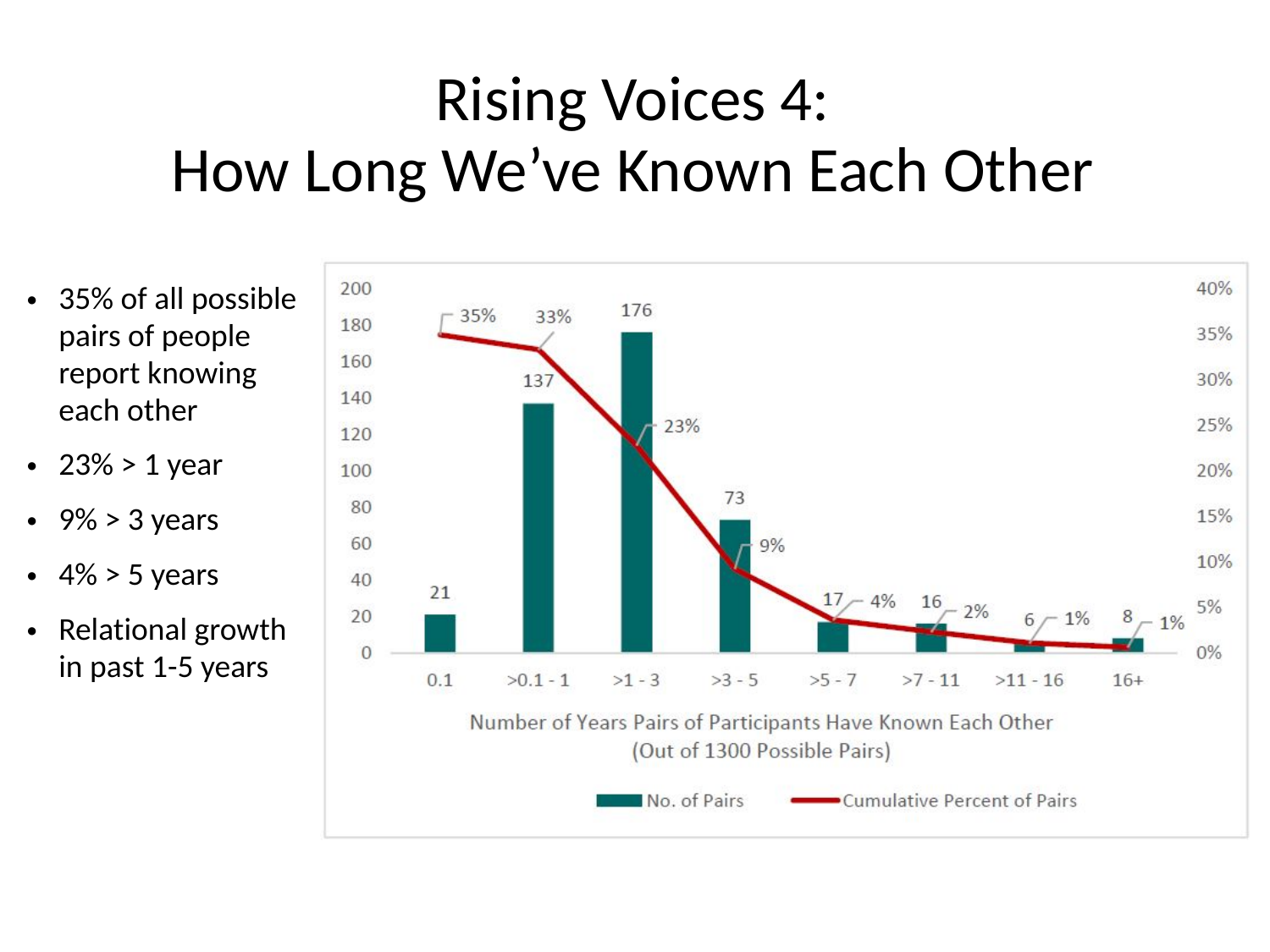#### Rising Voices 4: Knowledge Sharing Network

- 21% of all possible connections
- On average, we are sharing or receiving climate change knowledge with 11 other people

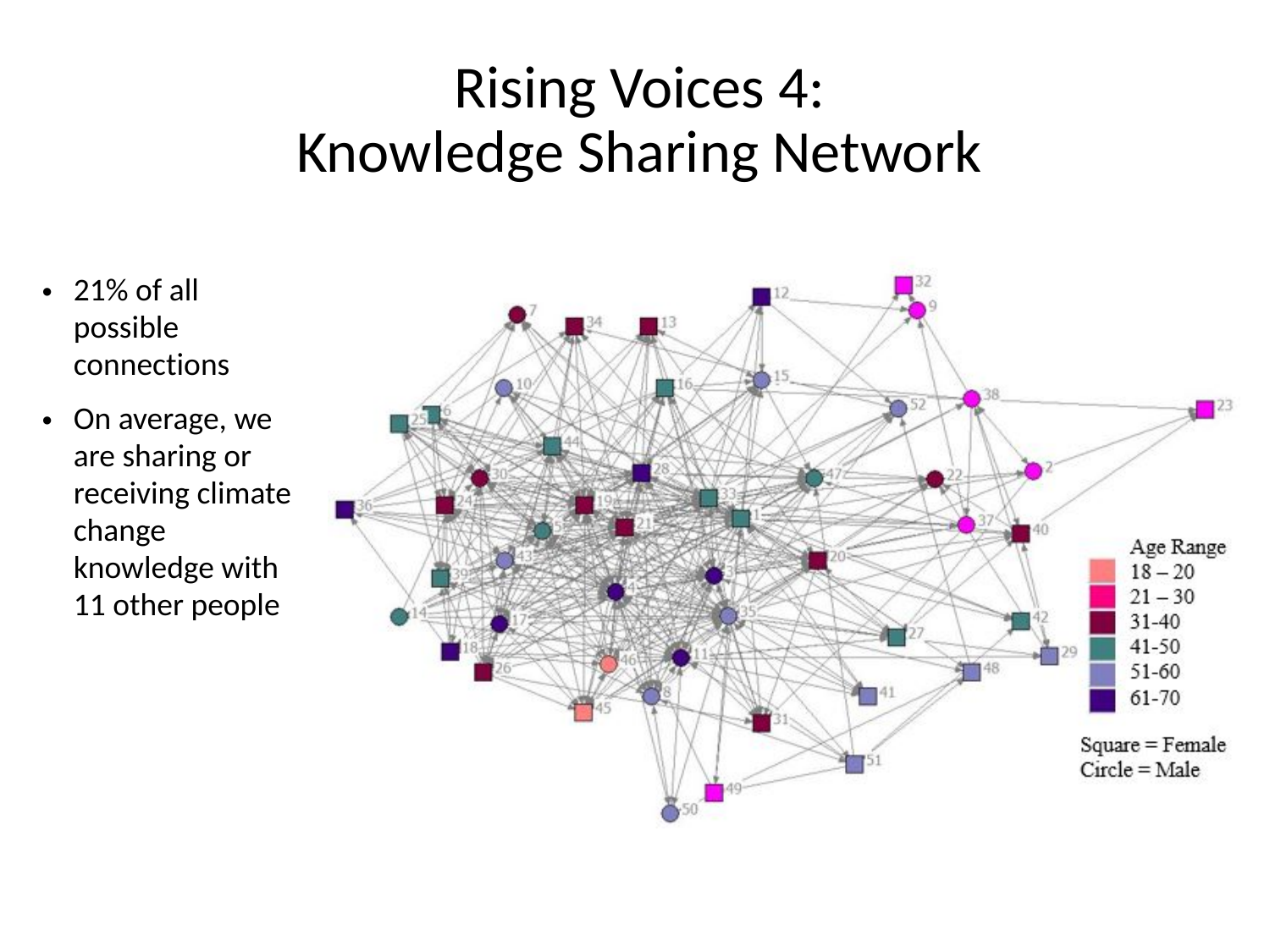## Rising Voices 4: Decision/Policy Network

- 8% of all possible connections
- On average we are part of climate change decision or policy efforts with 4 other people
- 8 people with no connections